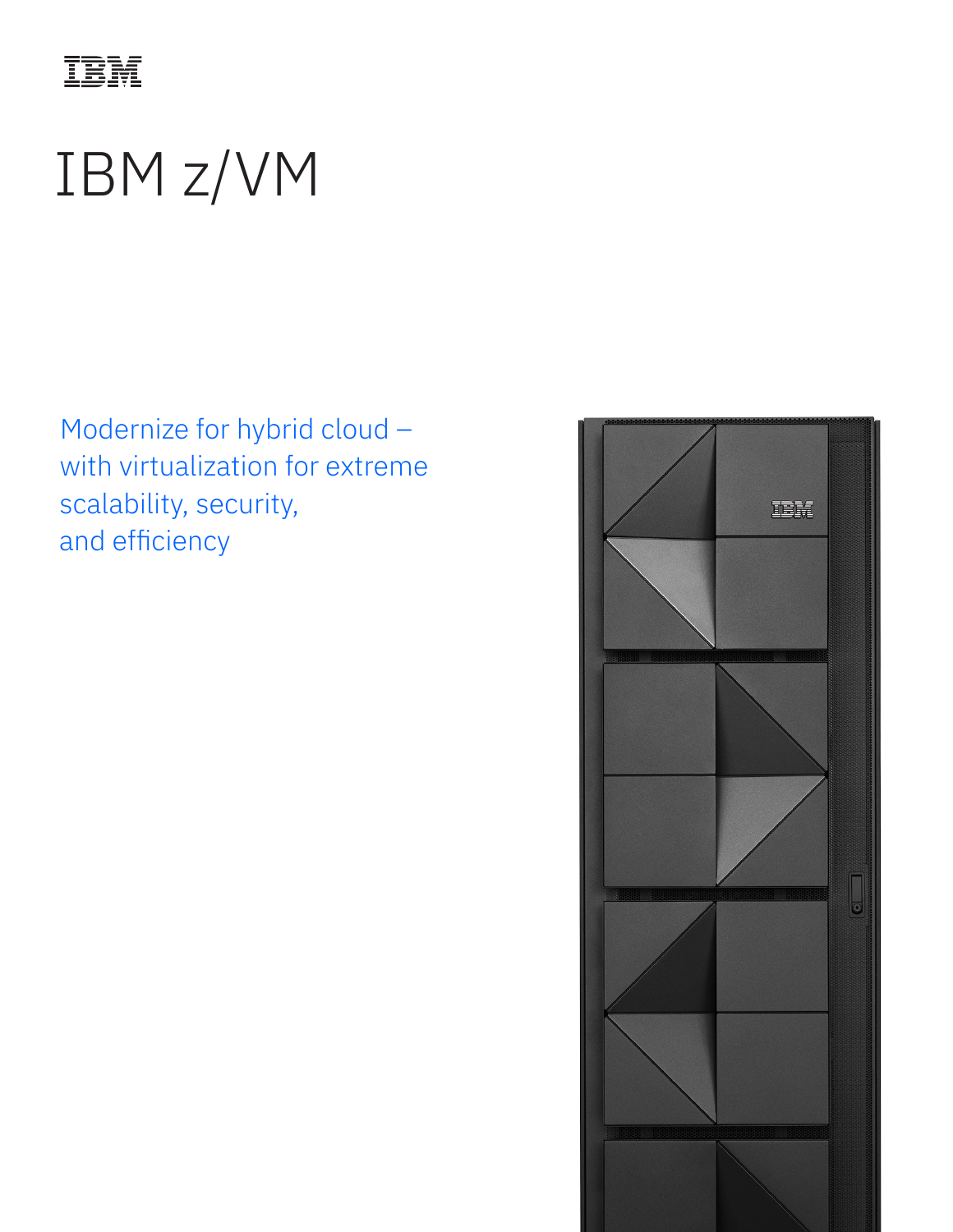IBM® z/VM® delivers extremely high levels of security, scalability, and efficiency, providing a robust foundation for on-premises cloud computing using both containerized and noncontainerized workloads.

z/VM virtualization technology is designed to run up to thousands of Linux® and container workloads, e.g., based on Red Hat® OpenShift® Container Platform<sup>1</sup>, as well as IBM z/OS<sup>®</sup>, IBM z/VSE<sup>®</sup>, and IBM z/TPF workloads, all on a single IBM Z® and IBM LinuxONE2 server.

z/VM's ability to support numerous machine images and solution architectures provides highly flexible production, development, and test environments for IBM Z and LinuxONE operating systems. This simplifies enterprise solutions and infrastructure upgrades in a timely manner, provides a test environment whenever needed, and deploys and consolidates several systems onto one physical server.

z/VM, together with IBM Cloud Infrastructure Center, which helps to manage the lifecycle of virtual infrastructure, provides the foundation for on-premises cloud on IBM Z and LinuxONE as part of hybrid cloud.

z/VM's guest enablement of new IBM z16™ functions:

- The IBM Z Integrated Accelerator for AI, as provided by the new IBM Telum processor, is designed to reduce the overall time required to execute CPU operations for neural networking processing functions and help support real-time applications like fraud detection.
- 'Vector packed decimal enhancements 2' deliver new instructions intended to provide performance improvements.
- Reset DAT Protection facility is designed to provide a more efficient way to disable DAT protection.
- Support for the consolidated boot loader is designed to provide guest IPL from a SCSI LUN.
- The RoCE Express3 adapter enables guests to take advantage of low latency connectivity and SMC-Rv2 support.
- The Crypto Express8S adapter is supported as a dedicated or shared resource. Dedicated guests will be able to take advantage of all functions provided by the adapters, including assorted new enhancements and Quantum Safe APIs.
- Compliance-ready CPACF3 counters support allows guests to track crypto compliance and instruction usage.
- The Breaking Event Address Register (BEAR) enhancement facility improves the ability to debug wild branches.

## **Highlights**

- Foundation for on-premises cloud computing on IBM Z and IBM LinuxONE
- Host Red Hat OpenShift in z/VM virtual machines
- Host different operating systems with different workloads in virtual servers
- Virtualize and share resources with very high levels of utilization
- Benefit fast from new functions via the continuous delivery model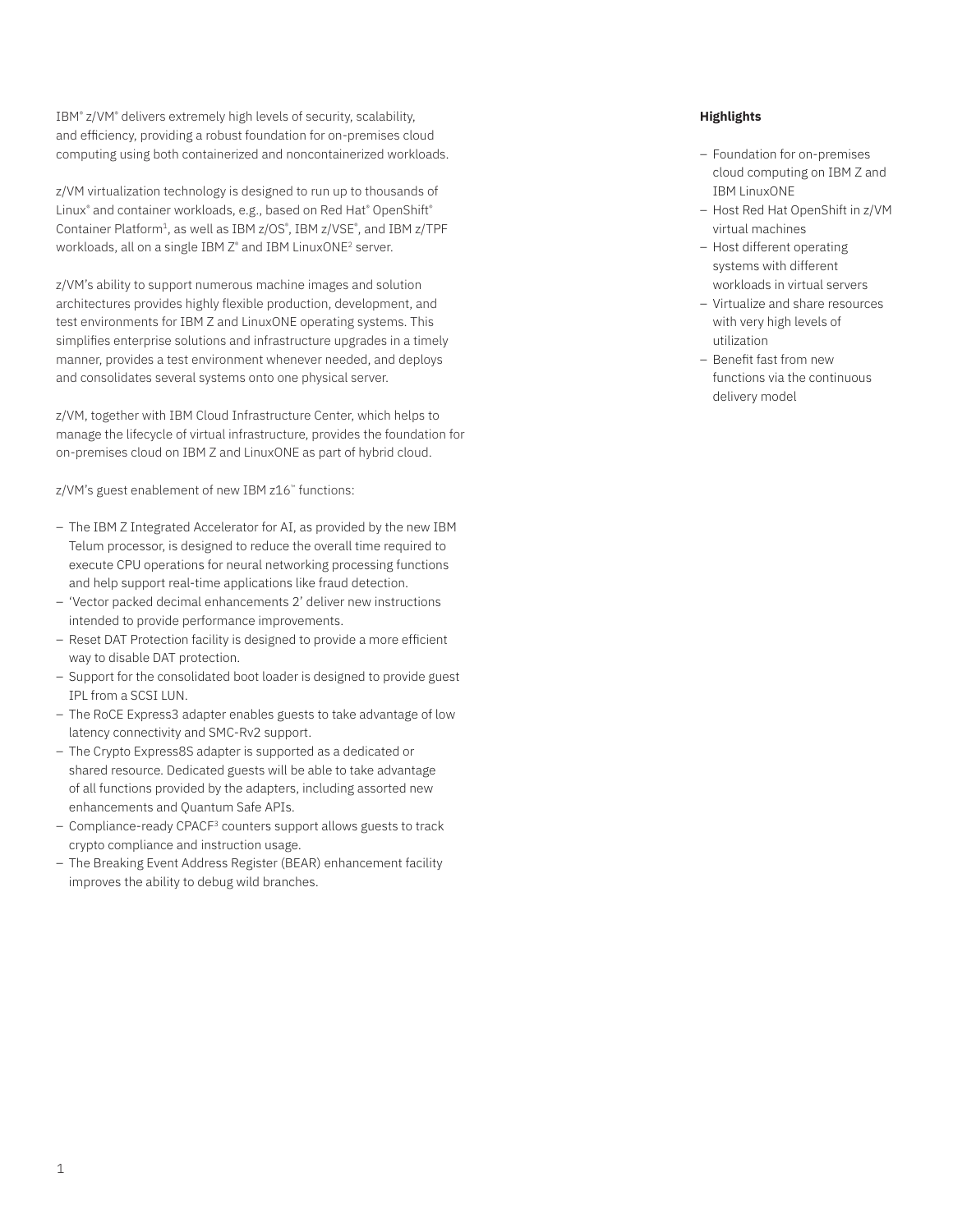"With z/VM, we can dynamically re-allocate and cap resources. z/VM is key to the efficiency of our IT operations."

z/VM extends the capabilities of the IBM Z and IBM LinuxONE enterprise platforms from the standpoint of sharing hardware assets, virtualization facilities, cloud services, and communication resources.

z/VM technology provides leadingedge virtualization capabilities, for the deployment of both types of workloads:

- Cloud-native workloads based on Red Hat OpenShift Container Platform, IBM Cloud Paks® , or other container technologies,
- Noncontainerized workloads, deployed in an as-a-service or a traditional environment.

In addition, the z/VM hypervisor helps ensure continuous infrastructure availability by tightly integrating with IBM GDPS® resiliency-focused offerings and Live Guest Relocation support.

## **The foundation for on-premises cloud computing**

While cloud computing has become the standard use model for IT services, the IT infrastructure continues to be the foundation for every IT service.

Realizing the benefits of cloud computing requires an infrastructure that delivers strong virtualization technology, like z/VM, while also providing availability, reliability, security, scalability, and performance.

Virtualization is foundational to delivering infrastructure as a service (IaaS), a basic building block for cloud computing. z/VM, together with IBM Cloud Infrastructure Center4, can provide a consistent, industrystandard user experience for defining, instantiating, and managing the lifecycle of virtual infrastructure for a highly scalable, secure, and efficient on-premises cloud infrastructure as part of hybrid cloud.

z/VM provides support for all IBM

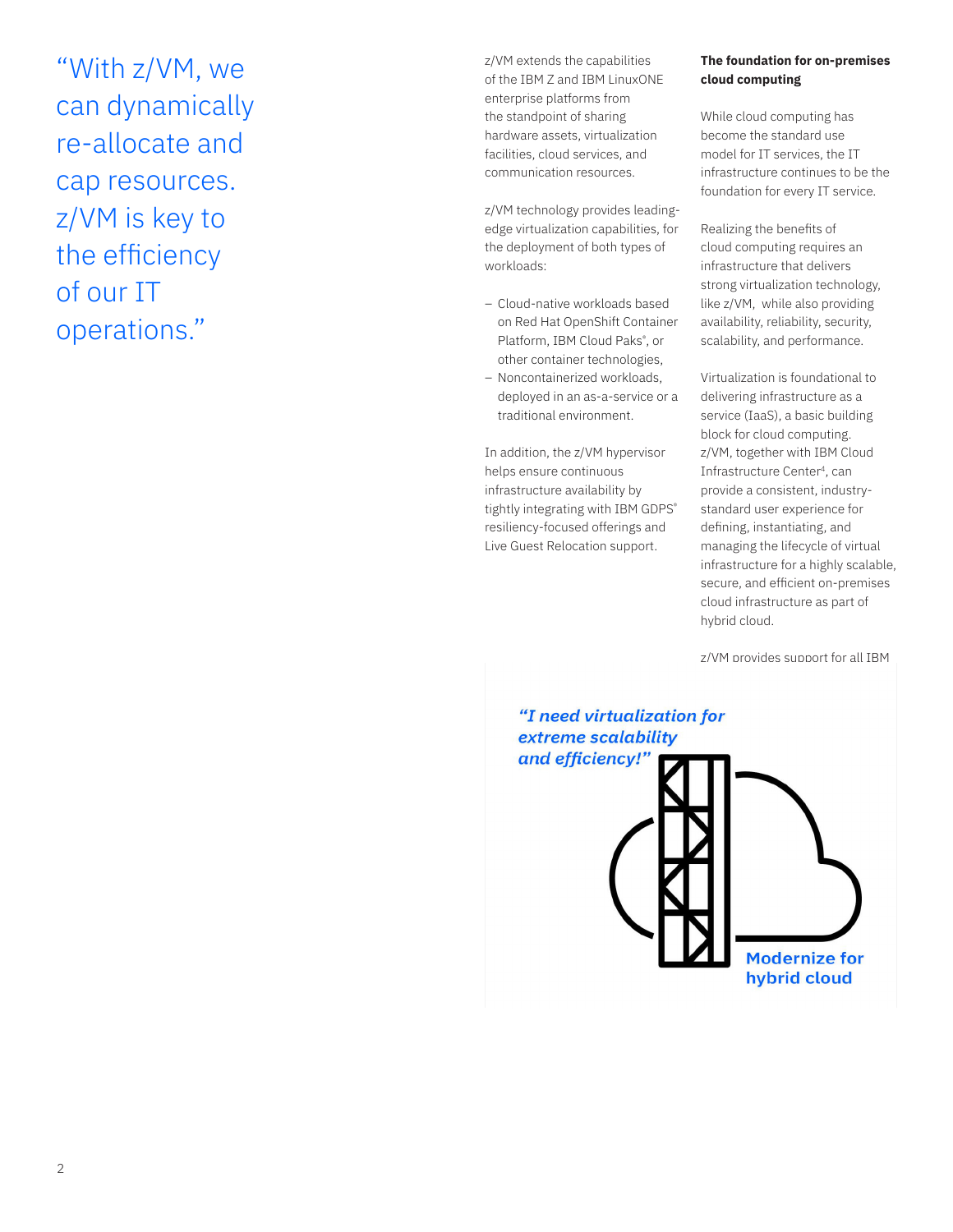z16, IBM z15™ IBM z14® , IBM z13® , IBM z13s® and all LinuxONE servers, and the Linux distributions from Canonical, Red Hat and SUSE, and Red Hat OpenShift.

Sub-Capacity pricing<sup>5</sup> is available with z/VM, allowing for software pricing at less than full machine capacity and providing more flexibility and improved cost of computing when managing the volatility and growth of new workloads.

## **Preview of IBM z/VM 7.3**

z/VM 7.3 will provide:

- A doubling of the maximum size of a Single System Image (SSI) cluster from four to eight members.
- Enablement to allow Non-Volatile Memory Express solid-state drive adapters to be accessed as one or more EDEVICEs.
- A new Architecture Level Set<sup>6</sup>.
- Timely, client-driven functions previously delivered in the service stream of z/VM 7.2.

## **IBM z/VM 7.2**

IBM z/VM 7.2 provides the hypervisor for hosting enterprise-class virtual servers to exploit the IBM Z and LinuxONE advantages in scalability, performance, and high security.

IBM z/VM 7.2 enhancements include:

- Centralized Service Management simplifies the process for applying and deploying maintenance across multiple non-Single System Image z/VM systems in a timely manner.
- Multiple Subchannel Set Multi-Target Peer-to-Peer Remote Copy exploitation enables a disk device to be the primary disk for up to three secondary devices in each of up to three alternate subchannel sets.
- z/VM ADJUNCT support enables the manipulation of a guest operating system running in a principal configuration from an adjunct configuration of the same virtual machine.
- With VSwitch Priority Queuing, when enabled, z/VM establishes multiple OSA QDIO Output queues and transmits data to the external network at different priorities based on customer-defined guest NIC importance.
- EAV Paging can reduce the number of paging devices required and the associated burden of managing a larger number of smaller paging devices. As systems continue to grow, this functionality helps when the need for paging space increases.
- 80 Logical processors are supported on IBM z16, IBM z15, IBM z14, IBM LinuxONE III, LinuxONE Emperor II, and LinuxONE Rockhopper II, allowing more workload to run on a single z/VM instance.
- Dynamic Crypto support enables dynamic changes to the Adjunct Processor (AP) Cryptographic environment on a z/VM system, allowing the addition or removal of crypto hardware to be less disruptive to the system and its guests.
- Fast Minidisk Erase capability provides a means to remove data from ECKD™ minidisks in a faster, more efficient manner when a user ID or a minidisk is deleted.
- RACF® Multifactor Authentication for z/VM enables a z/VM system with an External Security Manager to authenticate a z/VM user ID via a non-password token. This provides greater security by requiring an additional form of proof to help avoid an exposure if one token becomes compromised.
- TLS/SSL Certificate Verification allows authentication of client certificates, host name validation and extraction of fields from a certificate for TCP/IP network connections.
- CMS Pipelines SSL/TLS Enhancements improve the CMS Pipelines TCP/IP stages and allows applications to establish secure connections using SSL/TLS. Both implicit SSL/TLS connections (e.g., HTTPS) and explicit SSL/TLS connections (e.g., FTP) are supported.
- z/VM 7.2 includes a new Architecture Level Set (ALS) that requires an IBM z13, IBM z13s, IBM LinuxONE Emperor, LinuxONE Rockhopper, or later server.

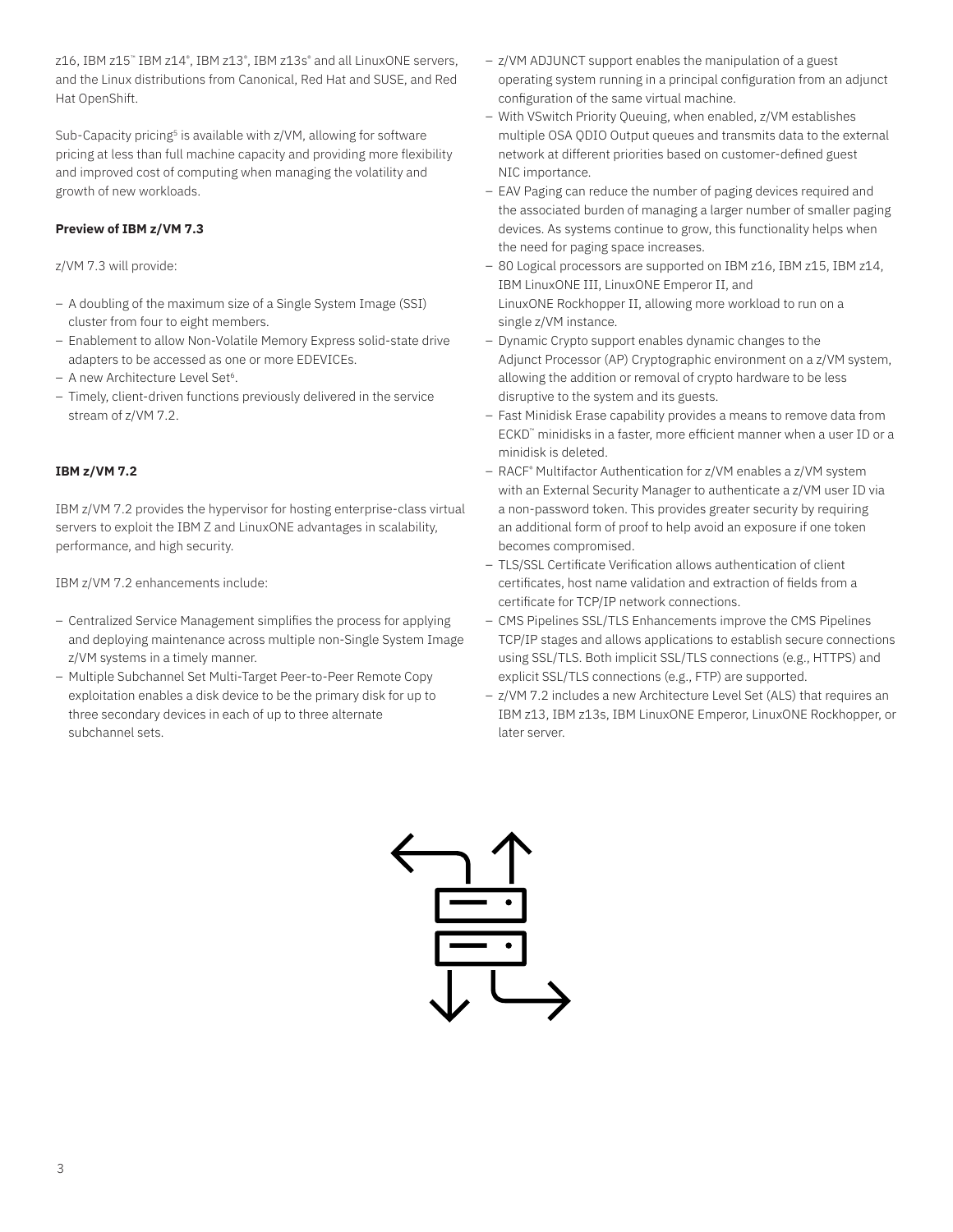

## **z/VM 7.2 enhancements delivered in 2021 and 20207**

- CP New Feature Interrogation API
- FlashCopy® Preserve Mirror Support
- Performance Toolkit Support for SMT
- CP Query Devices
- SET EDEVICE Optional LUN Specification
- DirMaint™ Health Checker
- TLS / SSL OCSP Support
- Fast z/VM Dump Distiller
- Improved I/O Time for Dump Processing
- Four Terabyte Main Memory Support
- Automatic STANDBY Memory for Guests
- z/XC Architecture Support
- Help File Improvements
- Dynamic Memory Downgrade
- Improved Live Guest Relocation (LGR) for mixed-level crypto environments
- IPv6 Layer 2 Query VSwitch Support
- z/VM Direct to Host Service Transfer
- EDEVICE Path Management
- Guest 1-End HyperPAV Aliases
- Preserve Partial Dump Across Initial Program Load (IPL)
- Query GSKKYMAN Certificates
- SMAPI Query Processors API
- VSwitch Bridge Port Enhancements

#### **z/VM 7.2 and z/VM 7.1 capabilities7**

#### **Efficiency and Scalability**

- Elliptic Curve Cryptography Support
- ESM Authorization and Auditing of SMAPI Requests
- Dump Scalability
- Encrypted paging support
- Guest exploitation support for Pause-Less Garbage Collection
- Guest exploitation support for the Instruction Execution Protection Facility (IEPF)
- HyperPAV technology exploitation
- Support for the Enhanced-DAT facility
- Dump Processing Enhancements
- Processor Scalability Efficiency Improvements
- Extended Address Volume (EAV) Minidisk Support
- Virtual Switch Enhanced Load Balancing
- System ease of use
- RSCS Query System Service
- Control Program environment variables
- Query Shutdown command
- SCSI enhancements for z/VM
- z/VM CMS Pipelines Update
- z/VM RACF automate control of access list authority
- z/VM Performance Toolkit enhancements
- Network Security Enhancement
- Encryption of TCPNJE connections

#### **Hardware Currency**

- z/VM supported using IBM Dynamic Partition Manager (DPM)
- IBM Z-Thin Provisioning
- Dynamic Simultaneous Multithreading (SMT) Level
- I/O architecture enhancements on the z13 (Driver D27) and z13s
- Shared Memory Communications Direct (SMC-Dv2)
- IBM continues to expand z/VM and to offer the choice to deploy z/VM product enhancements via the 'z/VM Continuous Delivery'7 model for faster adoption and benefit. New z/VM capabilities are delivered in the service stream of the latest release as new Function APARs, thus providing the flexibility to select and deploy new capabilities immediately, along with moving from one release to another on a regular two-year cadence.